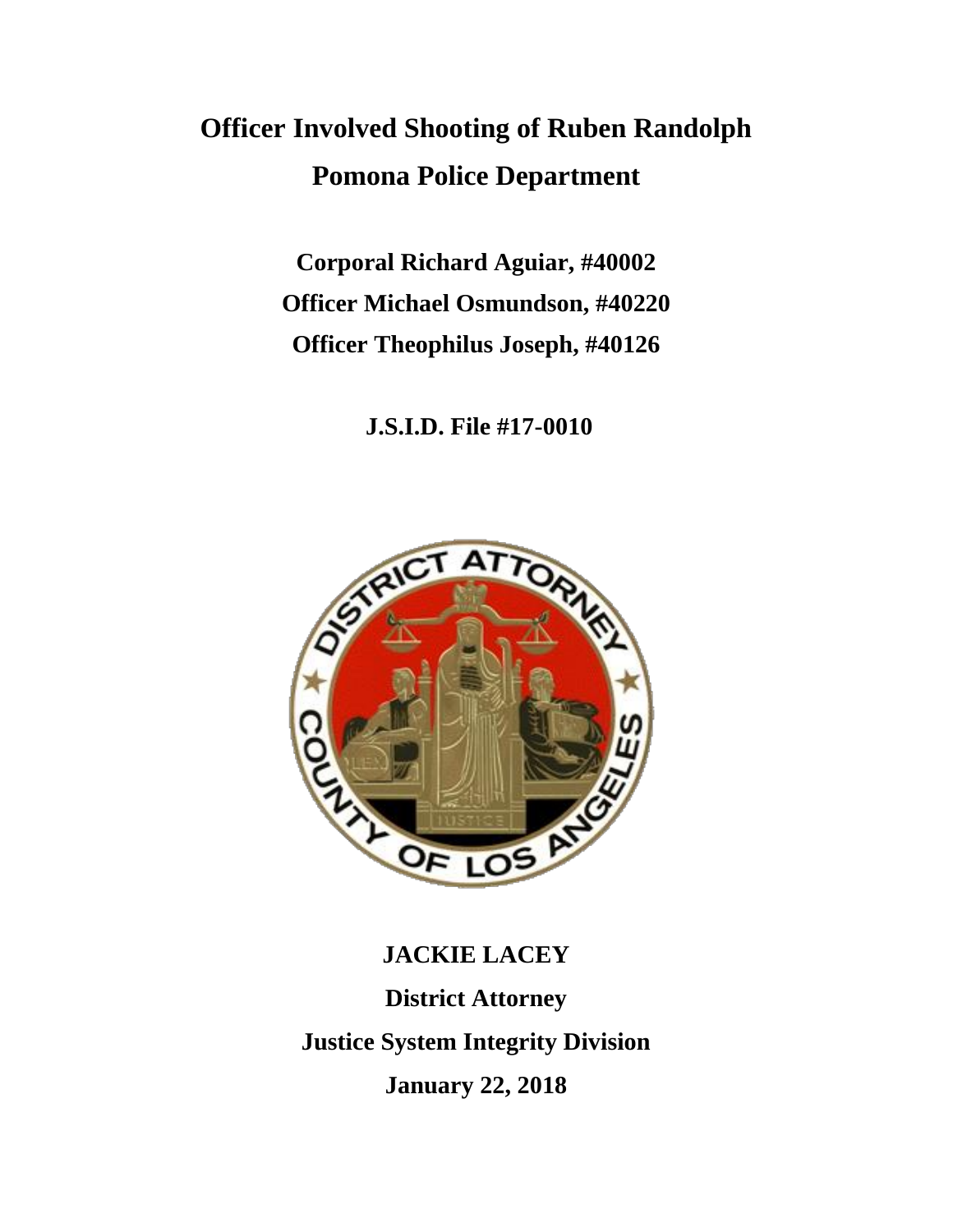#### **MEMORANDUM**

| TO:             | CHIEF PAUL J. CAPRARO<br>Pomona Police Department<br>490 West Mission Boulevard<br>Pomona, California 91766                                             |
|-----------------|---------------------------------------------------------------------------------------------------------------------------------------------------------|
|                 | <b>CAPTAIN CHRISTOPHER BERGNER</b><br>Los Angeles County Sheriff's Department<br>Homicide Bureau<br>1 Cupania Circle<br>Monterey Park, California 91755 |
| FROM:           | <b>JUSTICE SYSTEM INTEGRITY DIVISION</b><br>Los Angeles County District Attorney's Office                                                               |
| <b>SUBJECT:</b> | <b>Officer Involved Shooting of Ruben Randolph</b><br>J.S.I.D. File #17-0010<br>L.A.S.D. File #017-00002-3199-013                                       |
| DATE:           | January 22, 2018                                                                                                                                        |

The Justice System Integrity Division of the Los Angeles County District Attorney's Office has completed its review of the January 4, 2017, fatal shooting of Ruben Randolph by Pomona Police Department (PPD) Corporal Richard Aguiar, Officer Michael Osmundson, and Officer Theophilus Joseph. It is our conclusion that Corporal Aguiar and Officers Osmundson and Joseph acted in lawful self-defense and in lawful defense of another.

The District Attorney's Command Center was notified of the shooting on January 4, 2017, at approximately 8:29 p.m. The District Attorney Response Team (DART) responded and was given a briefing and a walk-through of the scene.

The following analysis is based on various reports submitted by the Los Angeles County Sheriff's Department (LASD) Detective Division, Homicide Bureau and by the Pomona Police Department (PPD).

#### **FACTUAL ANALYSIS**

The 900 block of North San Antonio Avenue in the City of Pomona consists of five contiguous apartment buildings and is bounded on the north by East Columbia Avenue, on the west by an alley running north and south and on the south by East Alvarado Street. The five apartment buildings at this location are situated from north to south and bear the following addresses: North San Antonio Avenue, North San Antonio Avenue, North San Antonio Avenue, North San Antonio Avenue, and North San Antonio Avenue. A north/south driveway,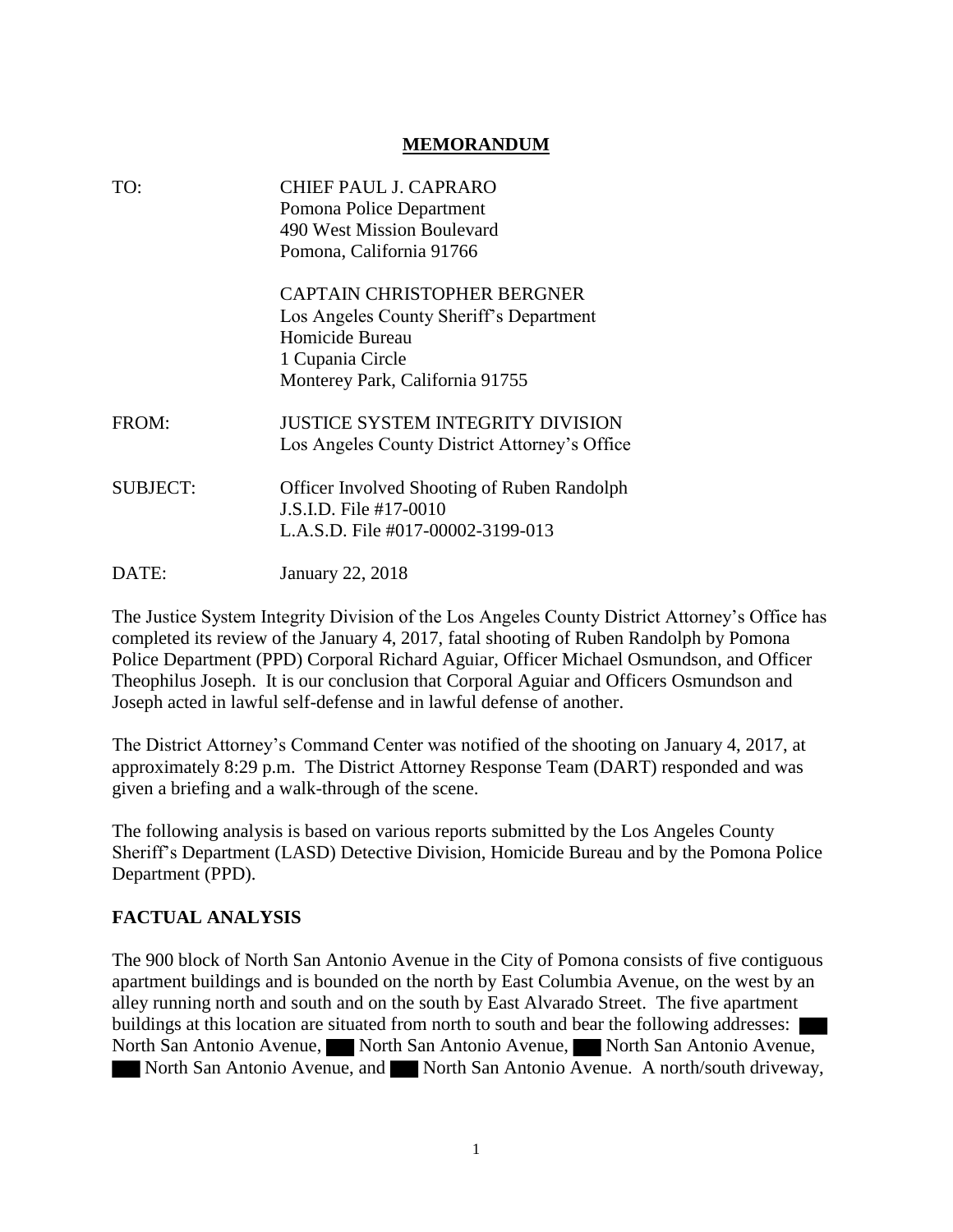which is accessible to all five apartment buildings, is located parallel to the alley which forms the western boundary of the property.



**Aerial View of the Five Apartment Buildings on the 900 block of North San Antonio Boulevard**

On January 4, 2017, N W was employed as the manager of the complex located at North San Antonio Avenue and resided on the premises in with her boyfriend  $L$  M  $\blacksquare$ . Apartment is located on the north end of the apartment complex and the front door faces toward East Columbia Avenue. Www. was also the apartment manager for the complexes at North San Antonio Avenue and North San Antonio Avenue.

Ruben Randolph, M s cousin, resided in Apartment of North San Antonio Avenue, the apartment complex located immediately adjacent to  $\blacksquare$  North San Antonio Avenue. Randolph and M  $\blacksquare$  had been raised together by M  $\blacksquare$  s mother and M  $\blacksquare$  had assisted Randolph in procuring his apartment.

As part of her work as the apartment manager, W would collect Randolph's rent on a monthly basis but would never enter his apartment because he was "weird," acted paranoid and had once told her that he wanted to kill the children who played outside. W had also previously seen Randolph with a handgun. In addition, W had twice called the police due to Randolph's strange behavior, hoping that he would be detained for a mental evaluation. W was also aware that Randolph had suffered from mental health issues and was taking medication.<sup>1</sup>

 $\overline{a}$ 

<sup>&</sup>lt;sup>1</sup> PPD investigators spoke to Randolph's sister, C<sub>1</sub>, who confirmed that Randolph had suffered from mental health issues, including PTSD. C R Randolph's wife, informed investigators that Randolph was an alcoholic and had been sober for approximately 15 years, but had recently relapsed. In addition,  $C$  told investigators that Randolph was both bi-polar and schizophrenic, but had not taken medication for approximately 8 to 9 years. According to C , Randolph had several verbal "run ins" with W due to his bi-polar behavior.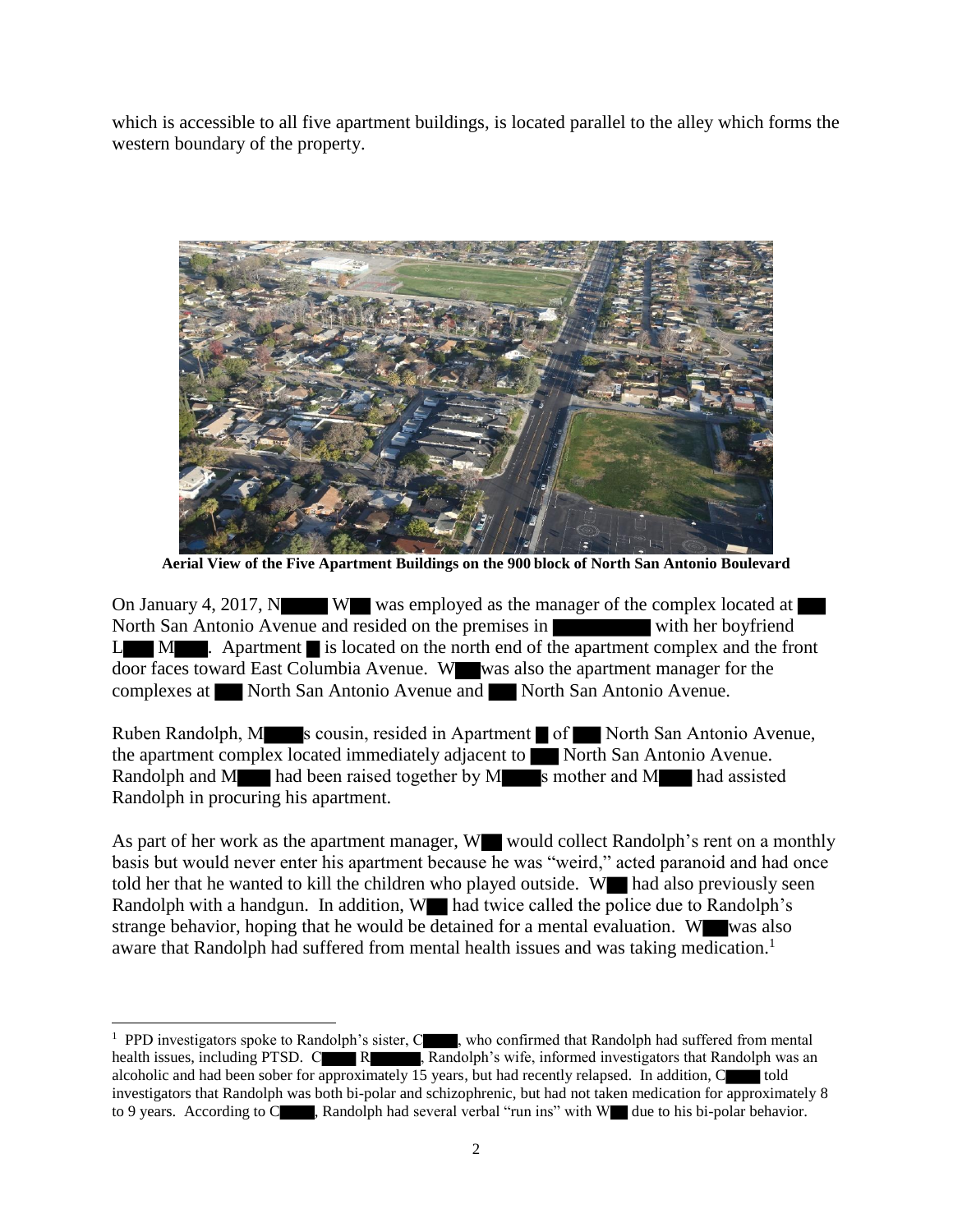On January 4, 2017, at approximately 7:00 p.m., Randolph knocked on the door of  $W$  's apartment. W was at home with M , her niece  $K = (12)$ , and four other minor children under her care ranging from the age of two to the age of seven. Two other minor children from an adjacent apartment were also visiting at her home.<sup>2</sup>

 $M_{\bullet}$  answered the door. Randolph told  $M_{\bullet}$  that someone had killed his mother and sister and asked M to step outside the apartment. M refused and the two men walked into the master bedroom area of the apartment to talk.

W was in the kitchen cooking as she held a two-year-old. She could overhear the men's conversation but could not understand specifically what was being said. Without warning, Randolph pulled out a handgun and shot M once in the chest.

Randolph then walked into the kitchen and pointed the gun at  $W$ , who was still holding the child in her arms. W grabbed at the gun to prevent Randolph from shooting her and asked him, "Ruben, what's wrong with you?" Without responding, Randolph shot  $W$  in the upper chest, thigh and right ankle.<sup>3</sup> W collapsed after being shot. The bullets did not strike the child.

 $K$  and two boys whom ran outside of the apartment where she encountered her friend  $T$  and two boys whom she knew from the surrounding apartment buildings.  $K$  asked  $T$  to call 9-1-1. T and K then ran to North San Antonio and entered Apartment , where  $T^*$ 's mother,  $J^*$  R k and R and T told R that Randolph had shot  $W$  and M , and asked her to call the police.

The remaining minors did not follow  $K_{\text{max}}$  and instead remained behind in the apartment with W . M , bleeding heavily, exited the apartment and walked down East Columbia Avenue where he saw H W W , who was playing football with four friends at the north end of the driveway situated next to the apartment buildings.  $M$  stated, "I've been shot. I've been shot. Call the police." W then saw M hide behind a car on the south side of East Columbia Avenue.

Shortly thereafter, W noticed Randolph coming out of Apartment holding a handgun. When Randolph began to walk towards  $W$  and his friends, they ran down the driveway to North San Antonio Boulevard where W rushed into his apartment and told his mother to call the police because "Ruben" had just shot  $W$  and  $M$ .

A few moments later, Randolph walked into the courtyard area of W  $\blacksquare$  's apartment building and fired a shot through  $R$  's window.  $R$  called 9-1-1.

<sup>&</sup>lt;sup>2</sup> The names of minors have not been included in this memo unless necessary.

<sup>&</sup>lt;sup>3</sup> The description of W 's injuries is based upon medical reports which vary from W 's description of her injuries. Two days after the incident W stated that she had been shot in the upper shoulder, lower back, right thigh, left thigh and twice in the right foot. From the evidence reviewed, it appears that W did not differentiate between bullet entry and exit wounds or multiple wounds likely caused by one bullet. However, she had previously described being shot three times: in the chest, left thigh and right ankle.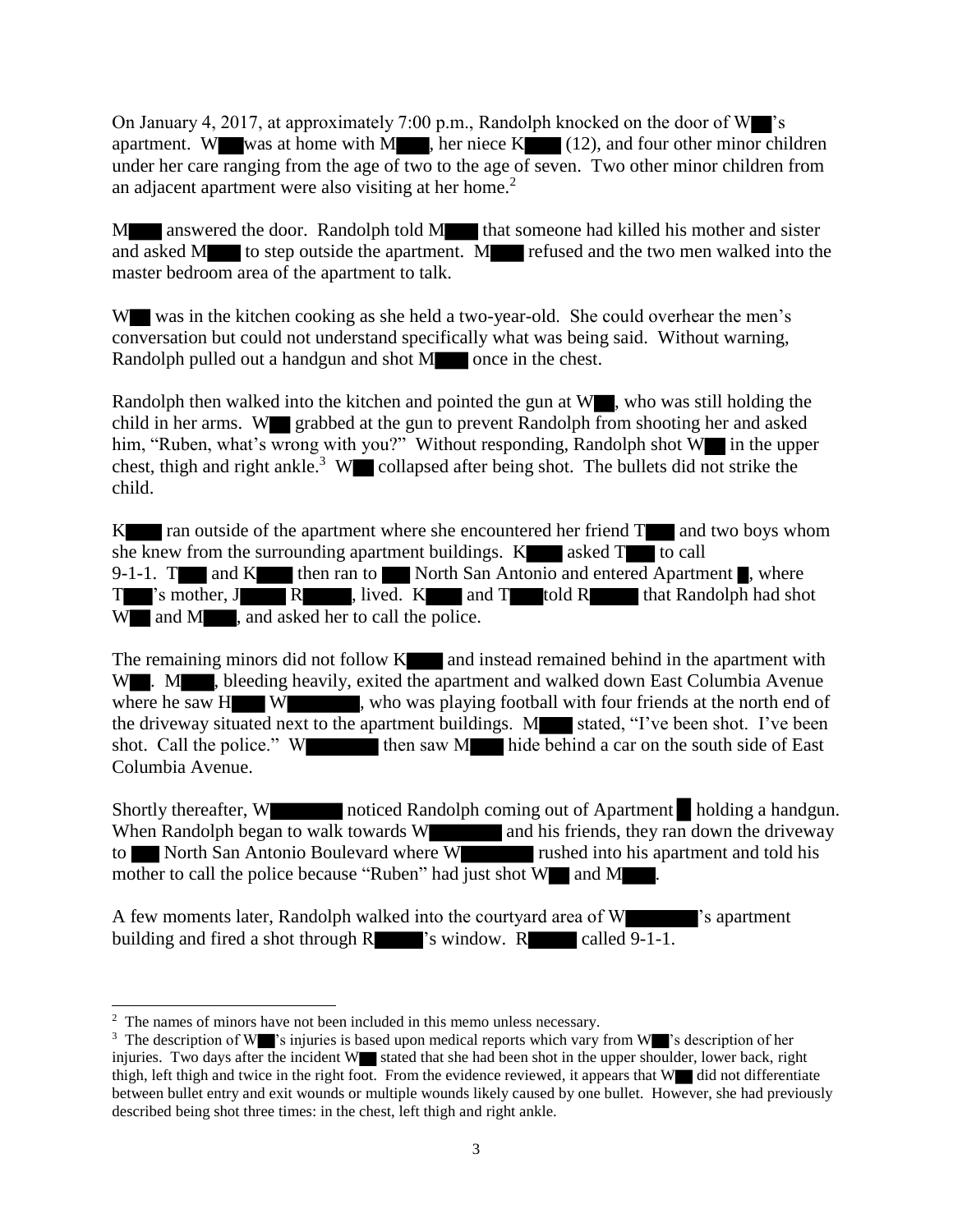M , who had initially taken shelter behind a car on the south side of East Columbia Avenue, crossed the street to Columbia Avenue where he attempted to enter the home of V B . B did not let into her home but agreed to call 9-1-1. After seeking help at another home close by, M ultimately collapsed on the front lawn of 781 East Columbia Avenue, where he was later found by police officers.

The Pomona Police Department received several  $9-1-1$  calls regarding shots fired at North San Antonio Avenue. Corporal Richard Aguiar and Officer Michael Osmundson were the first officers to respond to the location. Both Aguiar and Osmundson were dressed in their police department uniform.

Osmundson and Aguiar parked their vehicles near the intersection of San Antonio Drive and Columbia Street and walked to the south side of Columbia Street where they saw W lying down, wounded, near the doorway of her apartment.<sup>4</sup> She told the men that "Ruben" had shot her. The officers heard gunshots coming from close by and moved into the street where they used cars parked on the south side of East Columbia Street for cover as they continued west. Aguiar walked in front of Osmundson and both men scanned the street for the source of the gunshots. A person on the north side of East Columbia Street pointed across the street to the north/south driveway abutting the apartment complexes, and told them the shooter was there.

As Osmundson and Aguiar moved closer to the driveway, Randolph emerged from the driveway and came partially around the northwest corner of the apartment building. Randolph fired at Aguiar who ran and dove between two cars parked on the north side of East Columbia Street. Osmundson fired one round at Randolph and Randolph fired again at Aguiar as he took cover behind a car. As Aguiar continued moving west down East Columbia Street to outflank Randolph, Randolph fired at him once more. Aguiar yelled "Stop!" at Randolph. Randolph fired at Aguiar and Aguiar returned fire. Randolph fired again at Aguiar as he retreated south down the driveway. 5

Several other officers including Joseph Hernandez and Theophilus Joseph, both K-9 units, also responded to the 9-1-1 call and positioned themselves near the south end of the driveway. Officer Joseph, who was positioned on the southeast end of the alley, heard two gunshots and saw muzzle flashes coming from the north end of the driveway where Randolph was situated, but could not tell in which direction the shots were fired. Joseph moved to the southwest corner of the driveway.

As Hernandez moved into the open towards Joseph's location at the southwest corner of the driveway, Randolph fired one round in Hernandez and Joseph's direction. Joseph dropped to his knee and shot at Randolph. Aguiar, who was across the street on East Columbia Street, also fired at Randolph, who almost immediately fell to the ground.<sup>6</sup>

 $\overline{a}$ <sup>4</sup> Apartment is situated on the north side of the apartment building along East Columbia Street.

<sup>&</sup>lt;sup>5</sup> Witnesses S N and V B , residents of the north side of East Columbia Street, both witnessed Randolph shooting at Pomona police officers as they engaged him and ordered him to drop his gun.

<sup>&</sup>lt;sup>6</sup> In their statements, each officer recalled firing a shot and seeing Randolph almost immediately fall to the ground, indicating that each man shot at Randolph almost simultaneously.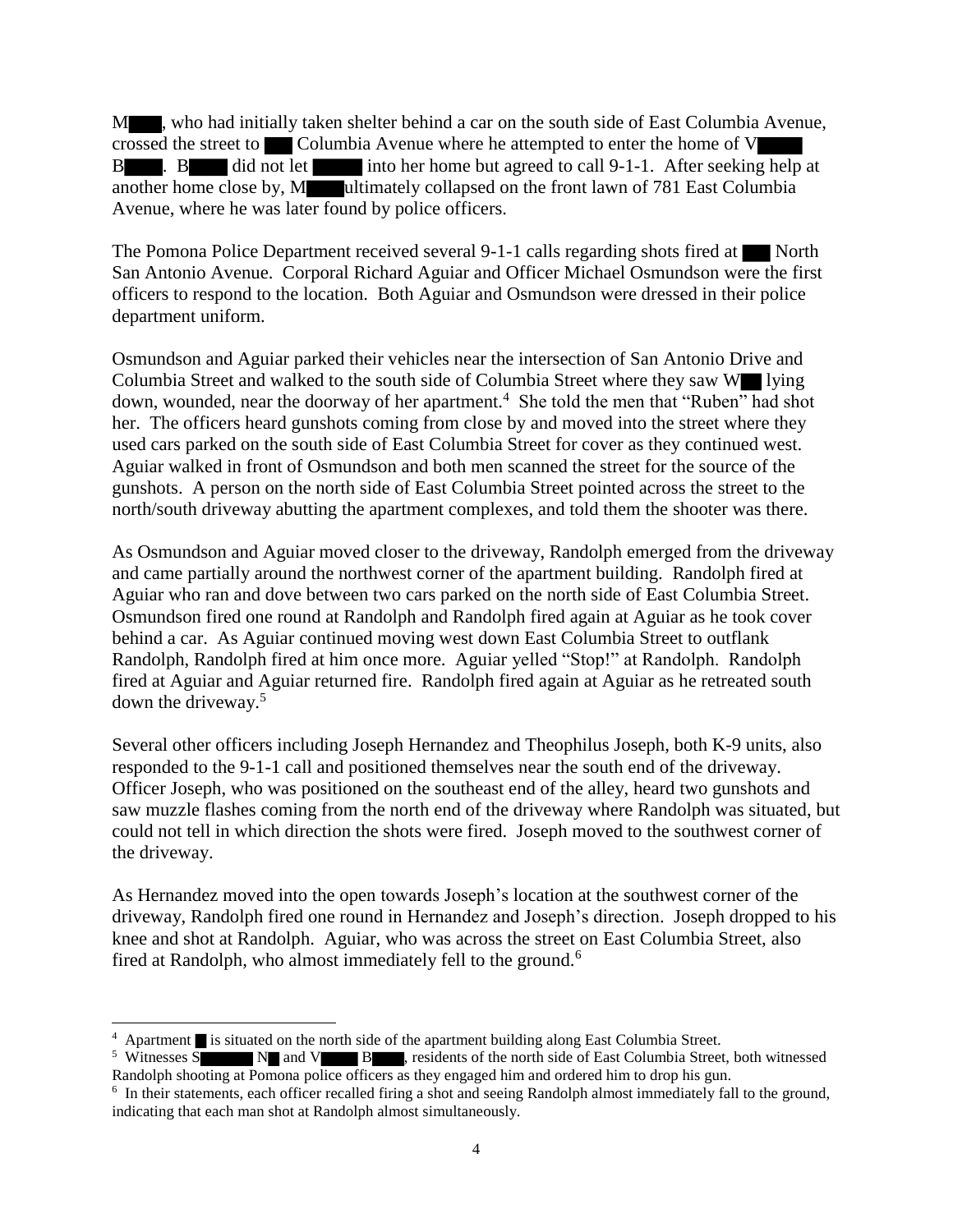Hernandez sent his canine unit down the driveway to confirm that Randolph was incapacitated and called out to Randolph to see if he would respond. Joseph and the other officers determined that Randolph was unresponsive. Officer Edward Lee, along with other officers, approached Randolph, handcuffed him and ultimately recovered a semi-automatic handgun from underneath his body. Later, Los Angeles County Coroner's Investigator Marlene Navarro found 10 unfired cartridges in Randolph's pants pocket.



**Gun used by Randolph recovered from underneath his body**.

W and M were transported to the hospital for treatment of their gunshot wounds. Both survived. Paramedics responding to the crime scene determined that Randolph was deceased.

During their investigation, PPD officers learned that Randolph had also fired a round at Apartment located at North San Antonio Avenue.

On January 6, 2017, Deputy Medical Examiner Scott Luzi conducted an autopsy of Randolph's body and determined that Randolph had sustained three gunshot wounds, specifically a non-fatal gunshot wound to the left hip, a fatal gunshot wound to the back, which severed Randolph's spinal cord and spinal artery, and a non-fatal gunshot wound to the front left shoulder.

Blood samples taken from Randolph's body tested presumptively positive for the presence of marijuana.

### **LEGAL ANALYSIS**

The use of deadly force in self-defense or in the defense of another is justifiable if the person claiming the right actually and reasonably believed the following: (1) that he or someone else was in imminent danger of being killed or suffering great bodily injury; (2) that the immediate use of force was necessary to defend against that danger; and (3) that he used no more force than was reasonably necessary to defend against that danger. See, *CALCRIM No. 505*.

The test for whether an officer's actions were objectively reasonable is "highly deferential to the